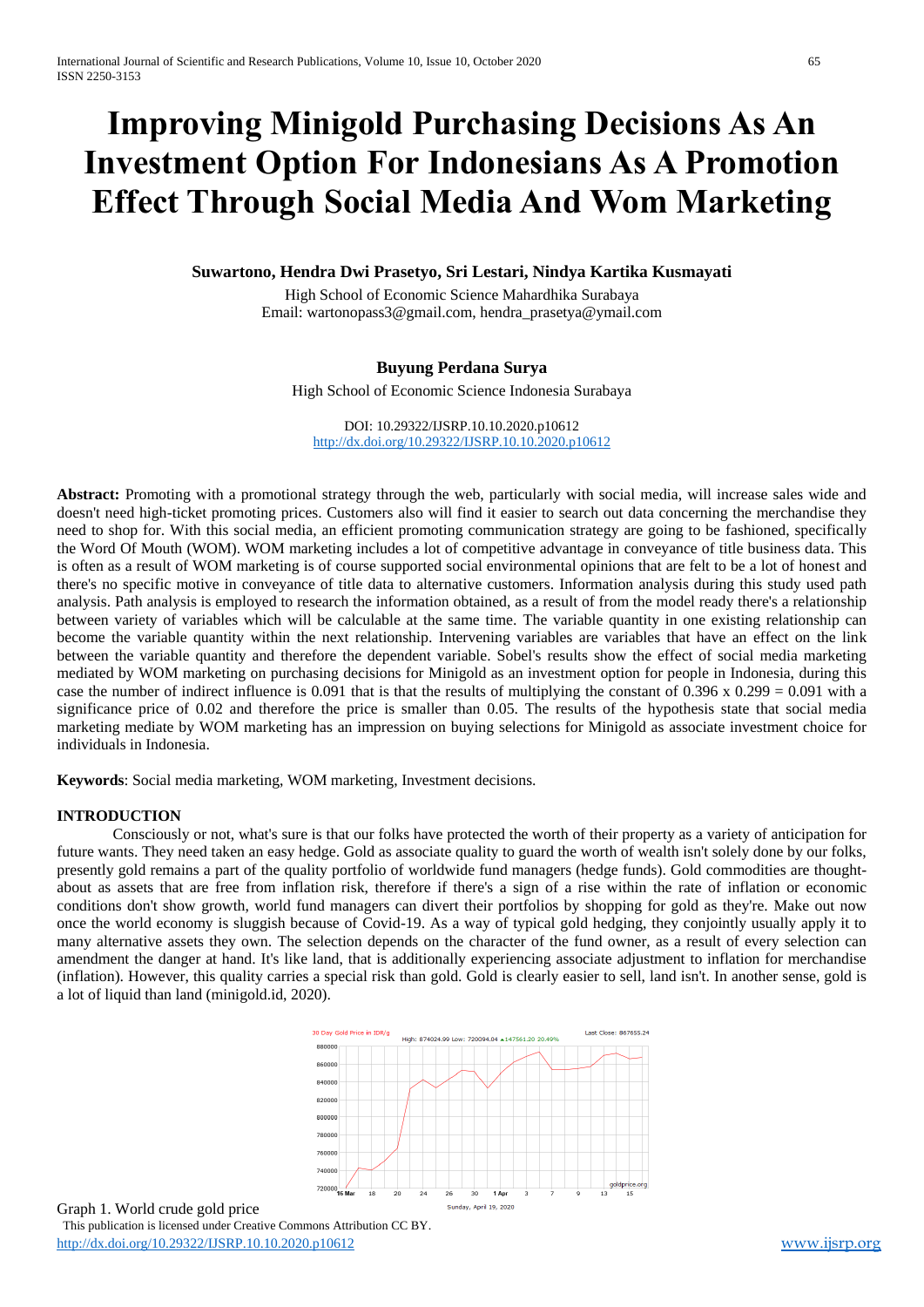The rise in land costs was comparatively slower than gold. The rise in costs and sales conjointly depends on the placement and abstraction policies established by the government. This in fact may be a completely different risk from gold. Gold is a lot of risky in terms of security as a result of it's easier to lose because it is taken and this is often a risk for gold storage. Completely different perceptions of risk also will build different selections in investment decisions. However, gold hedging is barely an endeavor to reduce losses because of the danger of value changes or inflation. Meanwhile, alternative risks should still exist if the owner of the fund buys gold. There's a clear stage that the owner of funds are going to be free of the danger of impairment because of general value will increase due to inflation. Maybe the sentence that each massive scale associated novice investors invariably hold is safe and there'll ne'er be an inflation drawback. Then many of us say that there's no investment instrument which will defend the worth of investment nonetheless gold. There's no risk of counterparties once holding gold, mercantilism tangible assets freelance of others. The tangible assets during this hand can become even a lot of necessary once the monetary crisis hits. Those that are looking a significant monetary crisis within their country can acumen necessary tangible quality is in the variety of gold. Consistency within the buying power of this gold value has fallen to United States of America \$ five hundred / troy oz in the last 2 years, in fact the costs of alternative commodities also will decline. Statistics show a correlation between the value of gold and therefore the price of human commodities. If the value of gold goes down, we are going to not expertise a decrease in welfare, as a result of we are able to still get the specified quantity of gold. Not hooked in to the government in comparison to banknotes whose price depends on the choices of the government and bureaucrats of every country, the worth of gold doesn't rely on them in the least. By holding gold, there's no have to be compelled to worry concerning government selections relating to interest rates and therefore the like. Assets outside of banking with gold have the chance to possess assets that are fully outside the influence of the industry. The planet of banking round the world, while not exception developed countries is usually haunted by crises from time to time. With gold you may be free from the vortex of a banking crisis which will arise anytime and anyplace.

Promoting with a promotional strategy through the web, particularly with social media, will increase sales wide and doesn't need high-ticket promoting prices. Customers also will find it easier to search out data concerning the merchandise they need to shop for. Reviewing the amount of social media access in Indonesia through cell phones. It's plain that social media are presently usually wont to market merchandise, together with Facebook and Instagram. With this social media, an efficient promoting communication strategy are going to be fashioned, specifically the Word Of Mouth (WOM). WOM is an efficient and least expensive style of promotion. Happy customers can tell others concerning smart experiences about the merchandise (Kotler and Armstrong, 2014). WOM marketing includes a lot of competitive advantage in conveyance of title business data. This is often as a result of WOM marketing is of course supported social environmental opinions that are felt to be a lot of honest and there's no specific motive in conveyance of title data to alternative customers. Improved technology not limits WOM marketing to faceto-face language things, however will be over the phone or social media. The success of Minigold's marketing strategy using social media cannot be separated from consumer investment behavior. The amount of Facebook and Instagram accounts of too several gold sellers makes it troublesome to create a option to get gold as a way of investment. As a results of too several accounts being created, fewer customers place confidence in company-generated advertising and switch to word of mouth as a result of it's a lot of reliable and trustworthy. Seeing what's happening, the investigator can conduct a study entitled Increasing Minigold Purchase selections as associate Investment choice for Indonesians as a Promotion result through Social Media and WOM marketing.

## **LITERATURE REVIEW**

#### Promotion

Service promotion needs a lot of stress on up the standard of services that are dole out (Tjiptono, 2014). Promotion isn't simply introducing a product or benefits in its product, however promotional activities are geared toward human activity with customers, in order that firms will introduce, persuade, influence, or encourage customers to shop for merchandise or services that the corporate has offered to consumers (Permana, 2017). This is often terribly helpful for building a whole image during a company relating to shopper perceptions of a product (Dane et.al., 2013). The promotion combine consists of many strategies for human activity service advantages to potential and actual customers (Tjiptono, 2014). A number of the promotion strategies contains advertising, promotion, sales, marketing, personal commercialism and promotional material. Promotion is one variety of effort created by firms in interacting with customers or human activity with potential customers (Rusmini, 2013). Advertising are going to be effective if it's done unendingly in order that the publicised product is well recognized by many of us. Advertisements will be delivered by many media, together with newspapers, radio, brochures, e-mails, social media, websites and tv (Bayunitri, 2013).

#### Consumer behavior

Consumer behavior is a private activity that's directly concerned in getting and victimisation merchandise and services together with the decision-making method within the preparation and determinants of those activities (Swastha et.al., 2000). Consumer behavior is that the study of unit buying and exchange processes involving the acquisition, shopper and disposal of products, services, experiences and concepts (Mowen, 2002). Consumer behavior is that the behavior shown by customers in searching for, buying, using, evaluating and disbursement merchandise and services that are expected to fulfill their wants (Schiffman et.al., 2000). The America promoting Association defines consumer behavior as a dynamic interaction between effects and psychological feature, behavior and therefore the atmosphere during which humans exchange activities in life (Sumarwan, 2004). Therefore consumer behavior is associate action taken by customers directly in getting, intense and disbursement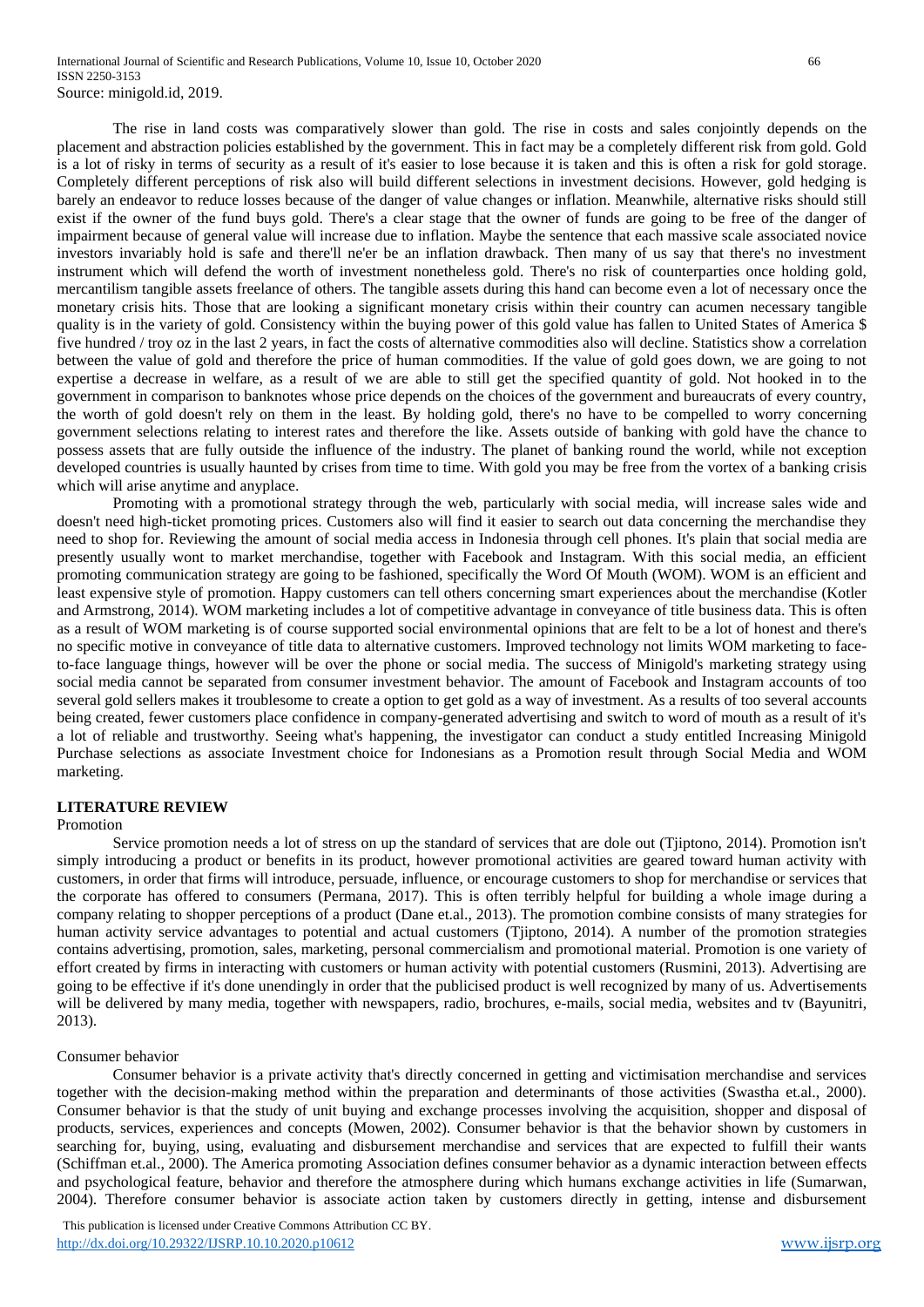International Journal of Scientific and Research Publications, Volume 10, Issue 10, October 2020 67 ISSN 2250-3153

merchandise and services together with the decision-making method that precedes and follows actions (Adnan, 2018). Buying selections created by customers will certainly not be made alone, each call taken will certainly undergo many stages, together with entry, analysis of user wants, relating to the advantages to be obtained and varied alternative stages (Adnan, 2018). The a lot of complicated the choices that has to be taken, sometimes the a lot of concerns to shop for. The kinds of shopper shopping for behavior are supported the extent of involvement and therefore the degree of distinction, specifically complicated shopping for behavior, buying behavior that reduces dissonance, usual shopping for behavior, and buying behavior that seeks diversity.

### Buying Decision

The idea of commercialism is an endeavor that expects a rise in shopper purchase price for the corporate (Kotler et.al., 2016). Buying decision are how for customers to determine what to shop for in keeping with the worth of their wants (Alfred, 2013). Social media marketing has been delineate in analysis conducted by previous researchers (Putter, 2017), (Samson et.al., 2014), (Alfian et.al., 2019) and (Sudarsono et.al., 2020). The acquisition call method consists of 5 selections, specifically (Kotler et.al., 2016) :

- 1. Drawback recognition, is that the shopping for method for realizing a haul or want that's triggered by internal or external stimuli.
- 2. Disbursement of knowledge, at this stage the client learns the whole and products options that may be purchased, then compares them with alternative competitive merchandise.
- 3. Analysis of alternatives, this stage may be a outline of drawback recognition and data retrieval, patrons pays the best attention to merchandise that give advantages that meet their wants.
- 4. Buying selections buying already includes a shopping for call however this decision are going to be influenced by the attitudes of people and things that don't seem to be anticipated.
- 5. Post-purchase behavior, this stage can confirm whether or not the client gets satisfaction with the merchandise he has bought. This will affect the buyer's decision to make repeated purchases or not to promote the product to others or not.

Purchase fraud may be a combination of integrated data to guage 2 or a lot of various behaviors then confirm one selection (Sangadji et.al. 2013). The acquisition call has seven parts, specifically (Swastha et.al., 2000) :

- 1. selections concerning the kind of product
- 2. selections about the form of the merchandise
- 3. selections about disapproval
- 4. selections about sales
- 5. selections about the amount of merchandise
- 6. selections about once to shop for
- 7. selections about a way to pay

Buying decisions are influenced by consumer behavior, firms should acknowledge consumer behavior to search out out what customers want, in order that the corporate is anticipated to fulfill shopper wants which can have a control on loyalty. There are many roles of customers in buying (Kotler et.al., 2008):

- 1. Leader, specifically the primary person to counsel shopping for an exact product or service.
- 2. Associate prestigious purchaser, that is, an individual whose views or recommendation provide weight to the ultimate call.
- 3. Higher cognitive process, specifically those that very confirm half or all of the buying selections.
- 4. Buyers, specifically those that build real purchases.
- 5. Eaters, specifically those that consume or use merchandise or services.

#### Social Media Marketing

Social media may be a means that or manner for customers to share data within the variety of text, images, audio and video with people and firms or contrariwise (Kotler and Keller, 2016). Social media may be a new communication unit and is a tool which will give varied styles of interaction that weren't antecedently offered to standard individuals (Brogan, 2010). The symptoms used are relationships, communication, post-purchase interactions and data formats (Ekasari, 2014). Social media may be a assortment of internet-based applications developed on the idea of net ideology and technology and has the likelihood to form or exchange user-generated / UGC content (Kaplan and Haenlein, 2010). UGC is content in many forms cherish blogs, chats, wikis, posts, discussion forums, tweets, files, audio, video, digital pictures and alternative forms created by users of on-line systems or services offered on social media (Moens et.al) ., 2014). Social media marketing is that the use of technology, channels, and software system from social media that aims to form valuable communication, delivery, exchange and offers for stakeholders in a corporation (Tuten and Haym Salomon, 2017). Social media marketing is a company's process of creating and promoting activities related to online marketing on social media platforms that offer value to stakeholders (Pham and Gammoh, 2015). Social media marketing has been delineate in analysis conducted by previous researchers (Putri, 2016), (Abzari et.al., 2014), (Balakishnan et.al., 2014), (Jurnia et.al., 2015), (Rahadi et.al., 2013), (Siswanto, 2013), (Maulani et.al., 2019), (Campurasi, 2016) and (Khan et.al., 2015). The goal of thereforecial media promoting is to supply content that may be shared with users through its social networks so on facilitate firms increase price and expand client reach. Social media marketing conjointly helps firms get immediate feedback from customers and potential customers, giving them a friendly impression. Social media marketing has four parts (Gunelius, 2011), specifically making content, sharing content, connecting and building communities.

## Word Of Mouth Marketing

Word Of Mouth, specifically promoting activities through person-to-person intermediaries, written or transmission tools involving the expertise of buying services or the experience of victimisation merchandise and services. customers use word of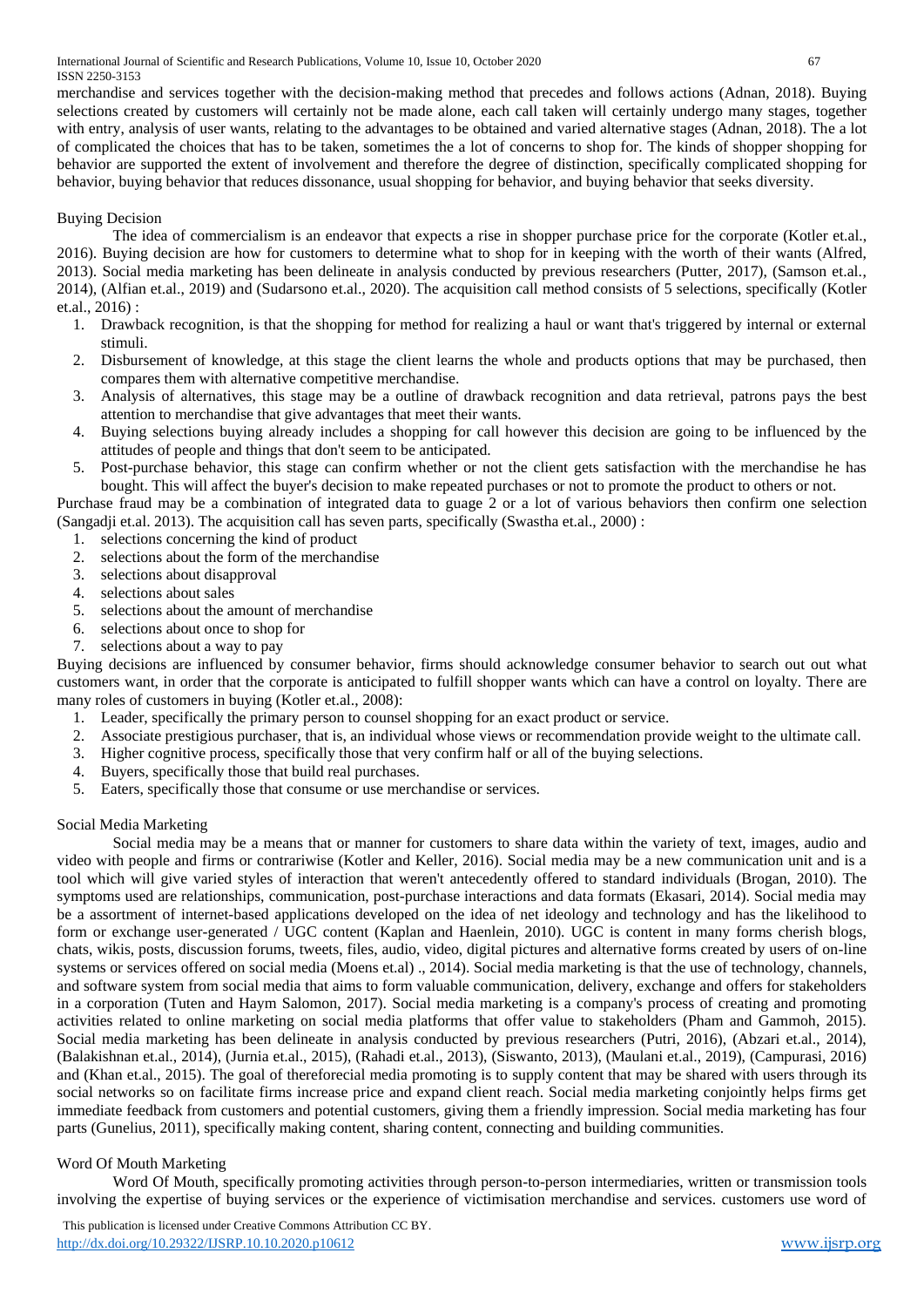International Journal of Scientific and Research Publications, Volume 10, Issue 10, October 2020 68 ISSN 2250-3153

mouth to speak concerning dozens of brands daily from media and recreation merchandise cherish movies, TV shows and publications to food merchandise, travel services and retail stores (Andari, 2016). Word Of Mouth promoting may be a marketing strategy and it may also be referred to as word of mouth marketing. The definition of word of mouth promoting (Sernovitz, 2012) is: giving individuals a reason to speak concerning your stuff, in order that the language is simpler to happen. WOM marketing has been delineate in analysis conducted by previous researchers (Bhayani, 2016), (Bruce et.al., 2012), (Chevalier et.al., 2006), (Chu et.al., 2011) (Gupta et. al., 2010), (Lopez et.al., 2014), (Park et.al., 2009) (Shan et.al., 2015) and (Trusov, 2009). There are three dimensions of WOM supported the message giver and receiver, specifically (Sweeney et.al., 2012): (1) content, that describes the content of messages in keeping with performance, responses to issues and perceptions, value-values, therefore supporting the thought that WOM conjointly includes a rational dimension, (2) content richness, specifically the depth, intensity, and clarity of the message itself. Wealth includes aspects of the content, cherish the language used and therefore the data concerned within the message. (3) delivery power, specifically the strength of the message sent. this is often involving the manner the message is delivered not with the content (Mahdiasukma et.al., 2018). This reflects the strength of the recommendation's intent. Word Of Mouth promoting will be done purposely or accidentally. to try to to WOM marketing designedly (reinforced by word of mouth) needs excellent designing. one in all the most effective WOM marketing plans is to concentrate to the five basic parts of WOM marketing, specifically (Sernovitz, 2012): speakers, topics, tools, half taking and chase.

#### **RESEARCH METHOD**

#### Population and Sample

Population may be a generalization space consisting of objects or subjects that have sure qualities and characteristics that are determined by researchers to be studied then conclusions are drawn (Sugiyono, 2017). The population during this study are all investors who get minigold merchandise. The sample is a component of the amount and characteristics of the population (Sugiyono, 2017). The sample during this study were many investors who bought minigold merchandise. victimisation nonprobability sampling techniques, specifically purposive sampling with the subsequent characteristics:

- 1. Get a miniglod product.
- 2. Change data concerning the minigold.
- 3. Change data to minigold retailers and distributors.

## Data Analysis Technique

Technique information analysis during this study used path analysis. Path analysis is employed to research the information obtained, as a result of from the model ready there's a relationship between variety of variables which will be calculable at the same time. The variable quantity in one existing relationship can become the variable quantity within the next relationship. The intervening variable may be a variable that affects the link between the variable quantity and therefore the dependent variable (Ghozali, 2015). Checking the mediation hypothesis will be done employing a procedure developed by Sobel and called the Sobel Test. This check tests the strength of the indirect result of the variable quantity on the dependent variable through intervening.

#### **RESULTS**

The results of the regression analysis show the influence of social media marketing mediate by WOM marketing on buying selections of Minigold as an investment selection for individuals in Indonesia.



Source: Data processed, 2020. Figure 1. Path Analysis Results

Direct effect  $= 0.793$ Indirect effect =  $0.396 \times 0.229 = 0.091$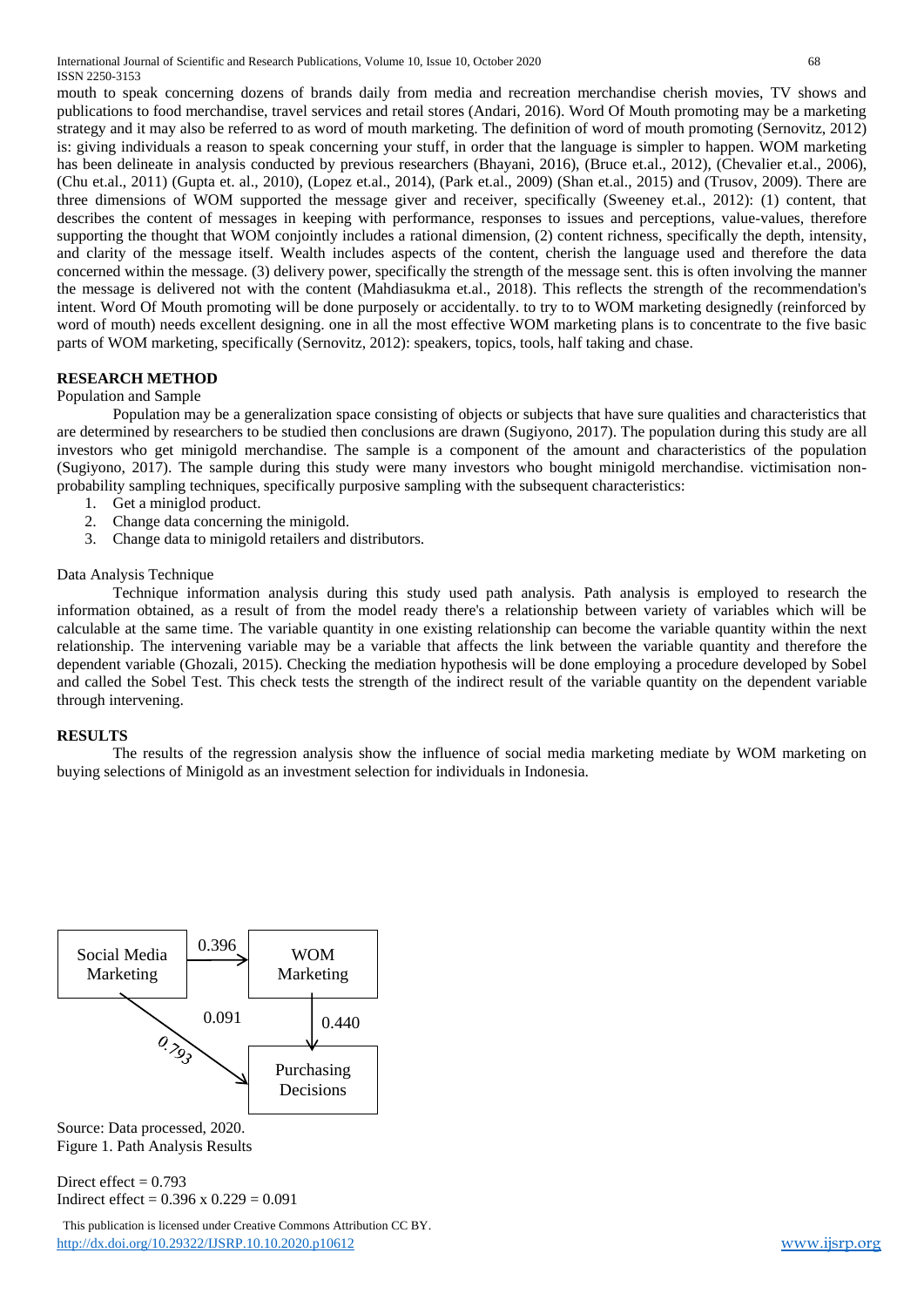Sobel's results show the effect of social media marketing mediated by WOM marketing on purchasing decisions for minigold as an investment option for people in Indonesia, during this case the number of indirect influence is 0.091 that is that the results of multiplying the constant of zero.396 x  $0.299 = 0.091$  with a significance price of 0.02 and therefore the price is smaller than 0.05. The results of the hypothesis state that social media marketing mediate by WOM marketing has an impression on buying selections for Minigold as associate investment choice for individuals in Indonesia.

## **CONCLUSION**

Promoting with a promotional strategy through the web, particularly with social media, will increase sales wide and doesn't need high-ticket promoting prices. Customers also will find it easier to search out data concerning the merchandise they need to shop for. With this social media, an efficient promoting communication strategy are going to be fashioned, specifically the Word Of Mouth (WOM). WOM marketing includes a a lot of competitive advantage in conveyance of title business data. this is often as a result of WOM marketing is of course supported social environmental opinions that are felt to be a lot of honest and there's no specific motive in conveyance of title data to alternative customers. Sobel's results show the effect of social media marketing mediated by WOM marketing on purchasing decisions for Minigold as an investment option for people in Indonesia, during this case the number of indirect influence is 0.091 that is that the results of multiplying the constant of 0.396 x 0.299 = 0.091 with a significance price of 0.02 and therefore the price is smaller than 0.05. The results of the hypothesis state that social media marketing mediate by WOM marketing has an impression on buying selections for Minigold as associate investment choice for individuals in Indonesia.

## **REFERENCES**

Book

- Brogan, Chris. 2010. Social Media 101 Tactics and Tips for Developing Your Business Online. New Jersey: John Wiley & Sons, Inc.
- Ghozali, Imam. (2015). Multivariate Analysis Application with IBM SPSS 23 Program. Semarang: Diponegoro University Publishing Agency.
- Gunelius, Susan. 2011. 30-Minute Social Media Marketing. United States: McGraw-Hill Companies.
- Kaplan, Andreas M. and Michael Haenlein. 2010. Users Of The Word, Unite! The challenges And Opportunities Of Social Media. Business Horizons.
- Kotler, Philip and Kevin L. Keller. 2016. Marketing Management, 15th edition. United States: Pearson Education.

Moens, M.F. and Li, J. and Chua, T.S. 2014. Mining User Generated Content. London: CRC Press.

- Mowen, John C., and Michael Minor, 2002, Consumer Behavior (Volume 1), Fifth Edition, Jakarta, Erlangga.
- Sangadji, E.M., Sopiah. 2013. "Consumer Behavior" Practical Approach Accompanied by the Association of Research Journals. Yogyakarta; Publisher Andi.
- Schiffman, L.G., and L.L., Kanuk, 2000, Consumer Behavior, Fifth Edition, Prentice-Hall Inc., New Jersey.

Sernovitz, Andy. 2012. Word of Mouth Marketing. Austin: Greenleaf Book Group Press.

- Sugiyono. (2017). Quantitative Research Methods, Qualitative, and R & D. Bandung: Alfabeta, CV.
- Sumarwan, Ujang, 2004, Consumer Behavior Theory and Its Application in Marketing, Publisher Ghalia Indonesia, Bogor.
- Swastha, B., and T.H., Handoko, 2000, Marketing Management (Consumer Behavior Analysis), Yogyakarta, BPFE UGM.
- Tjiptono, F., 2014, Service Marketing-Principles and Research, Yogyakarta, Andi Offset.
- Tuten, Tracy L and Solomon, Michael R. 2017. Social Media Marketing. California: SAGE Publications, Inc.

Journal Entry

- Abzari, Mehdi, Reza A. Ghassemi, and Leila N. Vosta. 2014. Analyzing The Effect of Social Media on Brand Attitude and Purchase Intention: The Case of Iran Khodro Company. Journal of Social and Behavioral Sciences, Vol. 143, No. 71, Page: 822-826.
- Adnan, 2018, The Influence of Consumer Behavior on the Decision to Purchase Morinaga Milk in Lhokseumawe, Visionary and Strategic Journal, Vol. 7, No.2, September, pp. 1-9, ISSN 2338-2864.
- Alfian, N., and S. Nilowardono, 2019, The Influence Of Social Media Marketing Instagram, Word Of Mouth And Brand Awareness Of Purchase Decisions On Arthenis Tour And Travel, International Journal Of Entrepreneurship And Business Development, Vol. 2, No.2 , Pp. 218-226, ISSN: 2597-4785.
- Alfred, Owusu, 2013, Influences Of Price and Quality On Consumer Purchase Of Mobile Phone In The Metropolis In Ghama a Comparative and Management, Vol. 5, No.1, Pp. 179-199.
- Andari, R., and D.M. Napu, 2016, The Influence of Word Of Mouth on Domestic Airline Ticket Purchase Decisions at Davina Tour And Travel Gorontalo, Tourism And Hospitality Essentials (THE) Journal, Vol. 6, No.1, Pp. 1014-1022.
- Balakrishnan, Bamini, Mohd I. Dahnil and Wong J.Yi. 2014. The Impact of Social Media Marketing Medium Toward Purchase Intention and Brand Loyalty Among Generation Y. Journal of Social and Behavioral Sciences, Vol. 148, No. 23, Page: 177-185.
- Bayunitri, Bunga I., 2013, Comparative Analysis Of The Effectiveness Of Advertising Between Online Media And Offline Media Toward The Process Of Customer Purchase Decision, Published Journal, Widyatama University Bandung.
- Bhayani, Ali, 2016, Word Of Mouth In Consumers Purchase Decisions: The Moderating Role Of Product Type, University Of Wollongong Research Online, Pp. 1-13.